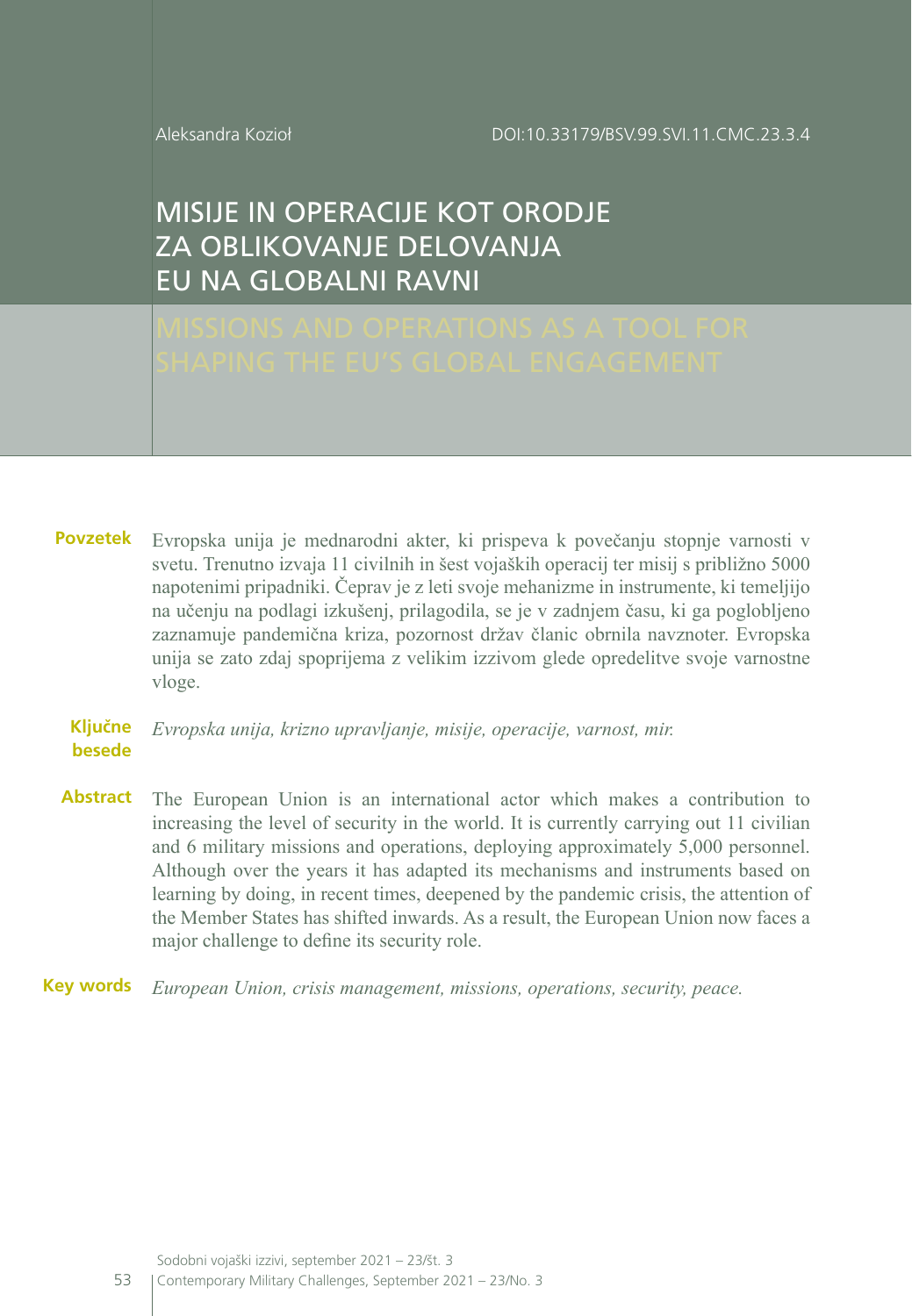Although the idea of defence cooperation between European states dates to the end of the Second World War and the signing of the Treaty of Brussels, in fact, until the 1990s, it was NATO that was perceived as the primary security provider, and the only organization capable of rapid deployment of forces. The end of the Cold War, as well as conflicts in the Balkans in the 1990s, brought a change in the perception of security issues by European leaders, and revealed the need to conduct crisis management operations autonomously. Among other things, this led to the establishment of a Common Foreign and Security Policy (CFSP) in the Treaty on European Union, signed in 1992, and to the transfer of a European Security and Defence Policy to the EU in 1999 (the EU also took over the »Petersberg Tasks« – a list of potential crisis management operation types – agreed in 1992 as part of the Western European Union). Nevertheless, NATO's role in Europe has not since been diminished; its importance was emphasized by the possibility of cooperation between the two organizations in the Berlin Plus format in 1999 (Shaping of a Common Security and Defence Policy, 2016). **Introduction**

> The major change in the EU's global engagement brought the Treaty of Lisbon, which came into force in 2009. It created a European External Action Service (EEAS) and enhanced the post of High Representative of the Union for Foreign Affairs and Security Policy/Vice-President of the European Commission (HR/VP), aimed at running the CFSP. The Treaty also set up the current Common Security and Defence Policy (CSDP), as part of the CFSP, with operational capacity in both civilian and military dimensions (Treaty of Lisbon, 2007).

> The EU therefore received a current legal basis to use the assets provided by the Member States to run missions and operations outside its territory for peacekeeping, conflict prevention, and strengthening international security in accordance with the principles of the United Nations Charter (Treaty on European Union, Article 42). More specifically, these include joint disarmament operations, humanitarian and rescue tasks, military advice and assistance tasks, conflict prevention and peacekeeping tasks, and tasks of combat forces in crisis management, including peace-making and post-conflict stabilization (Treaty on European Union, Article 43.1). The objectives and scope of these tasks, as well as conditions for their implementation, are established by Council decisions, and the HR/VP is responsible for coordination between the civilian and military dimensions of the tasks (Treaty on European Union, Article 43.2). EU missions and operations thus serve as a tool for response to the challenges posed outside the EU, but do not address the common defence issues that most Member States are consistently developing within NATO. However, discussions about the division of responsibilities are ongoing, and both organizations are ready to carry out missions and operations in parallel.

> Along with expanding technical cooperation between the Member States, it was also necessary to develop strategic guidelines that would help understand contemporary global challenges and define the role that the EU should play. Such a comprehensive document was first formulated in 2003 as a European Security Strategy, and replaced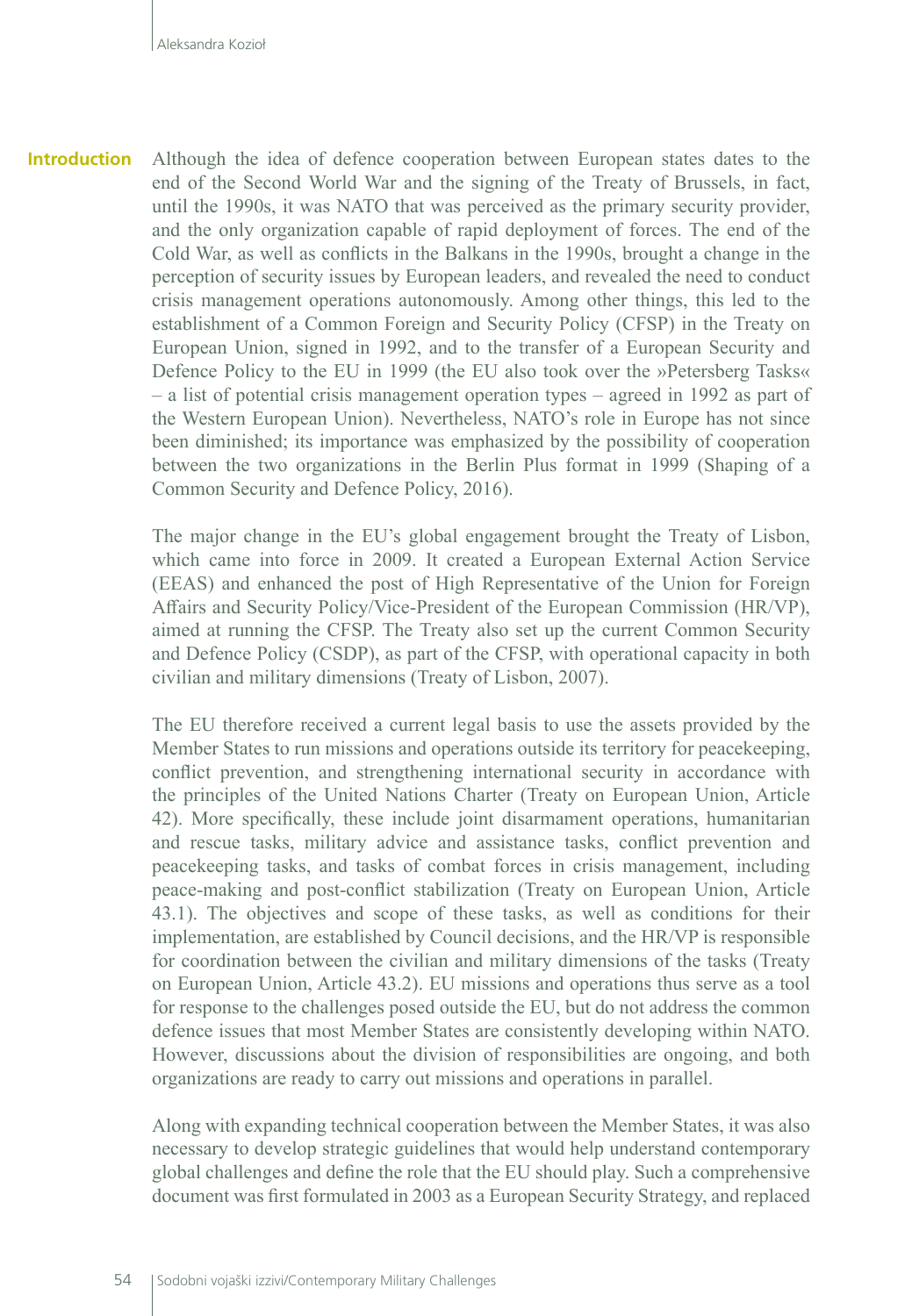in 2016 by a new document – a Global Strategy for the European Union's Foreign and Security Policy (EUGS). Five priorities identified in the latter include: 1) Security of the Union; 2) Resilience of the neighbourhood in the East and South; 3) Integrated crisis management; 4) Regional orders; and 5) Global governance. The approach to crises is therefore one of the essential elements of the CFSP. The strategy identifies the need for the EU to act at all stages of the conflict cycle (prevention, resolution, and stabilization), as well as at different levels (local, regional, and global). At the same time, deep alliances and cooperation in a spirit of multilateralism were named as supportive to the EU's crisis response capacity to ensure global stability and longlasting peace (Shared Vision, Common Action: A Stronger Europe, 2016).

The nature of EU-led missions and operations – their number, type, and size – was first analyzed below, and the directions of EU involvement was also specified. Following these data, the main challenges for the CSDP were presented, as well as the EU's adaptive response to them. The analysis was based on the system method, supported by quantitative methods, which allowed the determination of the weaknesses of the existing instruments and the prospects for further enhancing the EU's global engagement.

## **1 PRESENT ENGAGEMENT**

Delegated competences in the field of the CSDP allowed the EU to become one of the global security actors. Since 2003, the EU has run 36 missions and operations on three continents. Currently, around  $5,000$  personnel are deployed to 11 civilian<sup>1</sup> and 6 military missions and operations (see Table 1), which demonstrates the scale of the EU's engagement and the reliance of its partners. As for international law, a mission or operation can only be launched if the state requests assistance or if the United Nations Security Council issues a corresponding resolution. CSDP missions and operations are also open to the contributions of third states, and 20 Framework Participation Agreements have been signed so far (EU Missions and Operations, 2020).

The EU carries out a wide range of civilian activities, engaging in strengthening the internal security sectors of its partners, cooperating with police and border guards, supporting rule-of-law reforms, and carrying out observation activities at the borders of conflict zones. Missions are located both in the EU neighbourhood and in Africa and Asia, covering regions with the greatest destabilizing potential for Europe. Similar localization logic applies to military activities, although their tasks include not only training but also executive operational activities at sea and on land (see Table 1).

*<sup>1</sup> The EUBAM mission in Moldavia and Ukraine is included in those numbers due to its objectives, although it is not managed within CSDP structures.*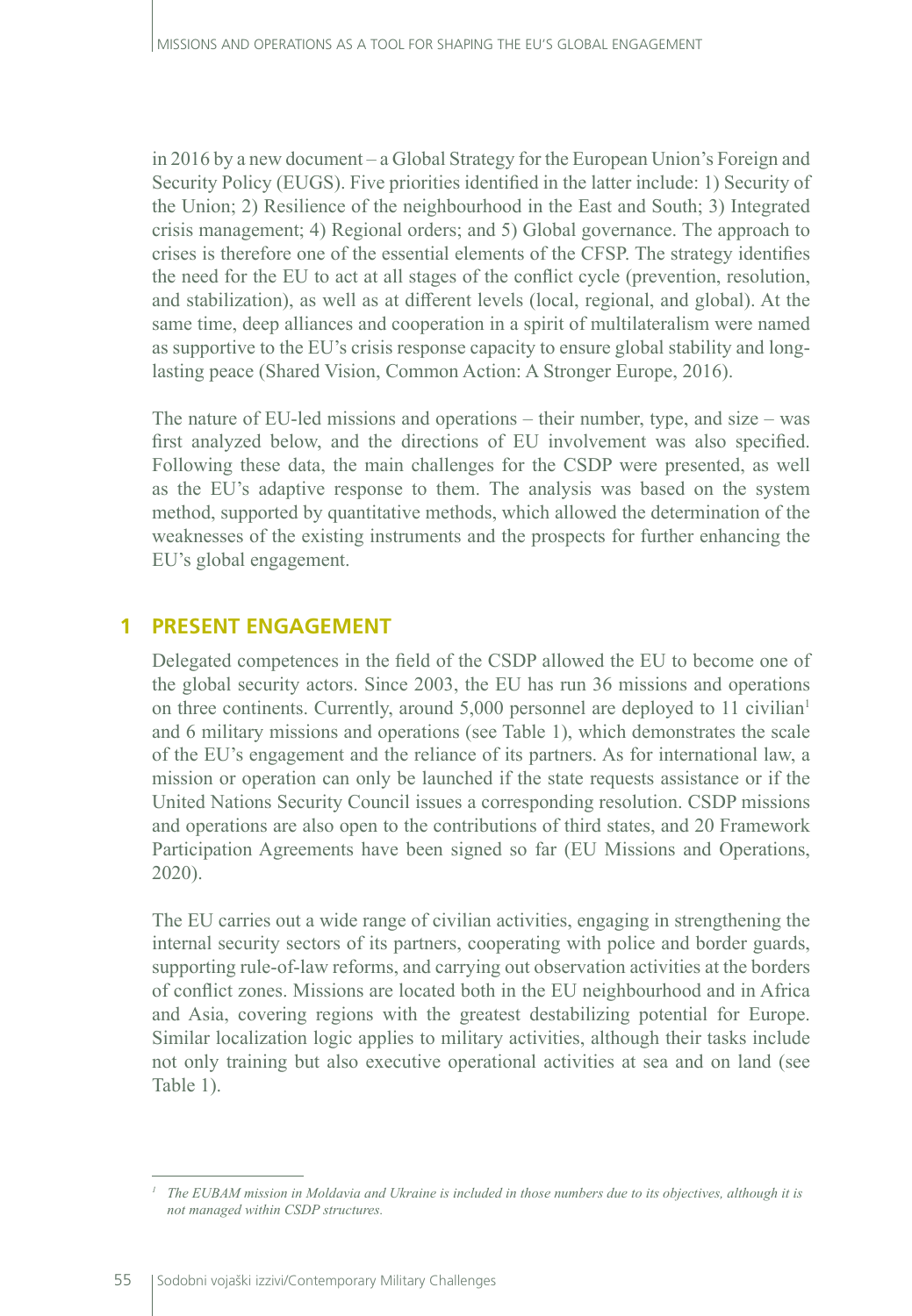|                                                                                                                                                                                          | <b>Type</b> | Assignment                              | <b>Territory</b>                                                                                | Year of launch | Personnel <sup>2</sup> |
|------------------------------------------------------------------------------------------------------------------------------------------------------------------------------------------|-------------|-----------------------------------------|-------------------------------------------------------------------------------------------------|----------------|------------------------|
| Table 1:<br><b>Ongoing EU</b><br>missions and<br>operations<br>(Source: Own<br>elaboration<br>based on EEAS<br>data (EU CSDP<br>Missions &<br>Operations for<br>Human Security,<br>2019) | Civilian    | Police (EUPOL)                          | Palestine                                                                                       | 2006           | 110                    |
|                                                                                                                                                                                          |             | Border-control support<br>(EUBAM)       | Rafah (Palestine)                                                                               | 2005           | 16                     |
|                                                                                                                                                                                          |             |                                         | Libya                                                                                           | 2013           | 65                     |
|                                                                                                                                                                                          |             | Observatory (EUMM)                      | Georgia                                                                                         | 2008           | 411                    |
|                                                                                                                                                                                          |             | Security-sector reform<br>(EUAM, EUCAP) | Niger                                                                                           | 2012           | 210                    |
|                                                                                                                                                                                          |             |                                         | Somalia                                                                                         | 2012           | 170                    |
|                                                                                                                                                                                          |             |                                         | Mali                                                                                            | 2015           | 194                    |
|                                                                                                                                                                                          |             |                                         | Ukraine                                                                                         | 2015           | 357                    |
|                                                                                                                                                                                          |             |                                         | Iraq                                                                                            | 2017           | 98                     |
|                                                                                                                                                                                          |             |                                         | Central African Republic                                                                        | 2019           | 170                    |
|                                                                                                                                                                                          |             | Rule-of-law reform (EULEX)              | Kosovo                                                                                          | 2008           | 503                    |
|                                                                                                                                                                                          | Military    | Naval force (EUNAVFOR)                  | Southern Red Sea, the Gulf<br>of Aden, part of the Indian<br>Ocean, Somali coastal<br>territory | 2008           | 398                    |
|                                                                                                                                                                                          |             |                                         | Central Mediterranean Sea                                                                       | 2020           | n/a <sup>3</sup>       |
|                                                                                                                                                                                          |             | Land force (EUFOR)                      | Bosnia and Herzegovina                                                                          | 2004           | 553                    |
|                                                                                                                                                                                          |             | Military training (EUTM)                | Central African Republic                                                                        | 2016           | 205                    |
|                                                                                                                                                                                          |             |                                         | Mali                                                                                            | 2013           | 697                    |
|                                                                                                                                                                                          |             |                                         | Somalia                                                                                         | 2010           | 137                    |

Given the slight changes in the number of missions and operations by continent, the EU has maintained its basic direction of global engagement over the past 18 years (see Figure 1, Figure 2). The overall number of activities has decreased only slightly, and the lead of civilian over military missions has remained quite stable. However, data on the number of personnel deployed show that in Europe, where the number of missions and operations is much smaller, staffing remains almost as high (though the lack of data for the operation in the Mediterranean Sea should be noted) as in Africa (see Figure 3, Figure 4). It therefore seems that while the greater number of missions and operations in Africa is due to the large number of trouble spots, missions and operations in Europe remain in the vital interest of the EU.

*<sup>2</sup> Data for 2019.*

*<sup>3</sup> Data for EUNAVFOR Med Irini not available; however it succeeds Operation Sophia, which in 2019 had 352 personnel.*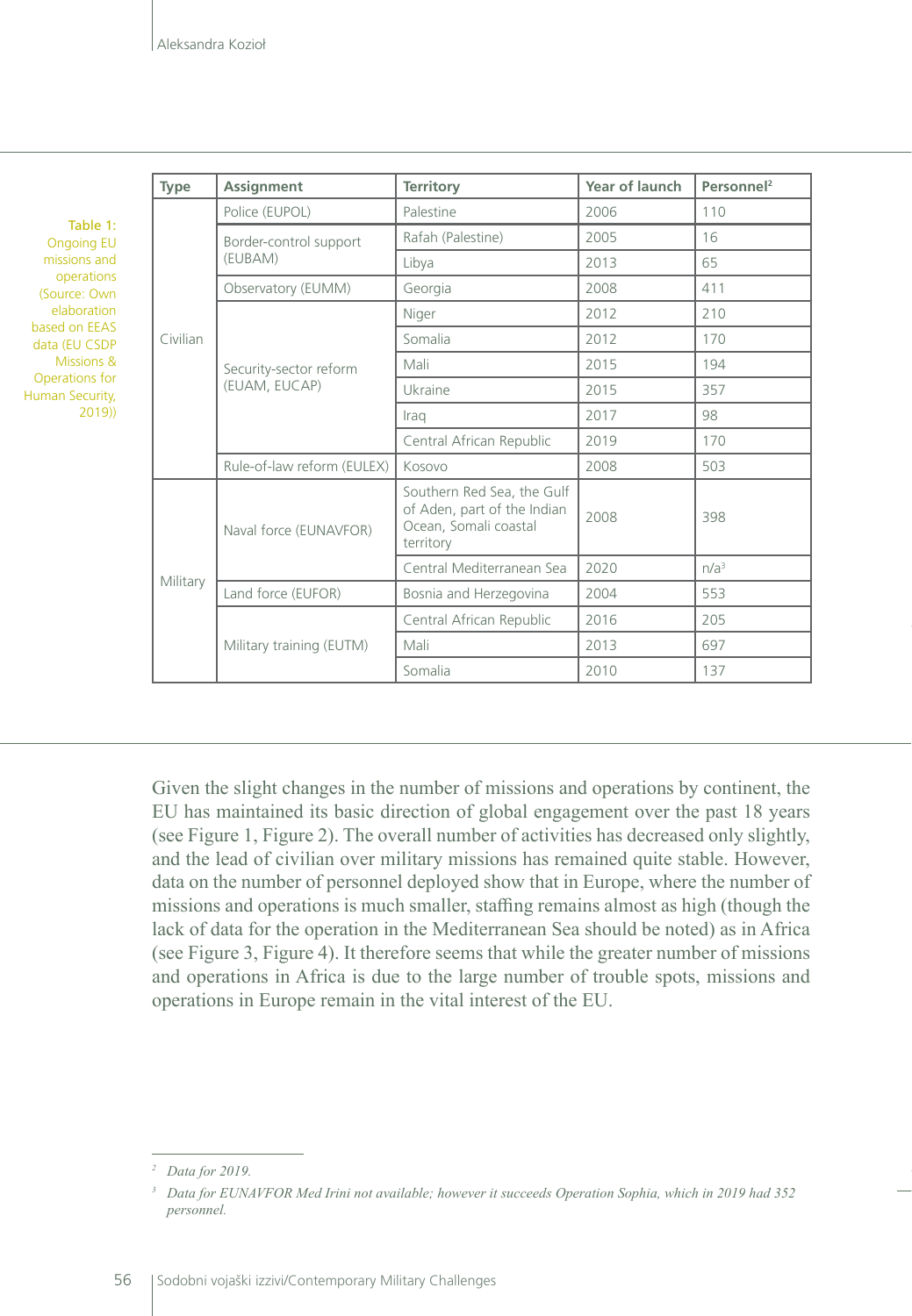

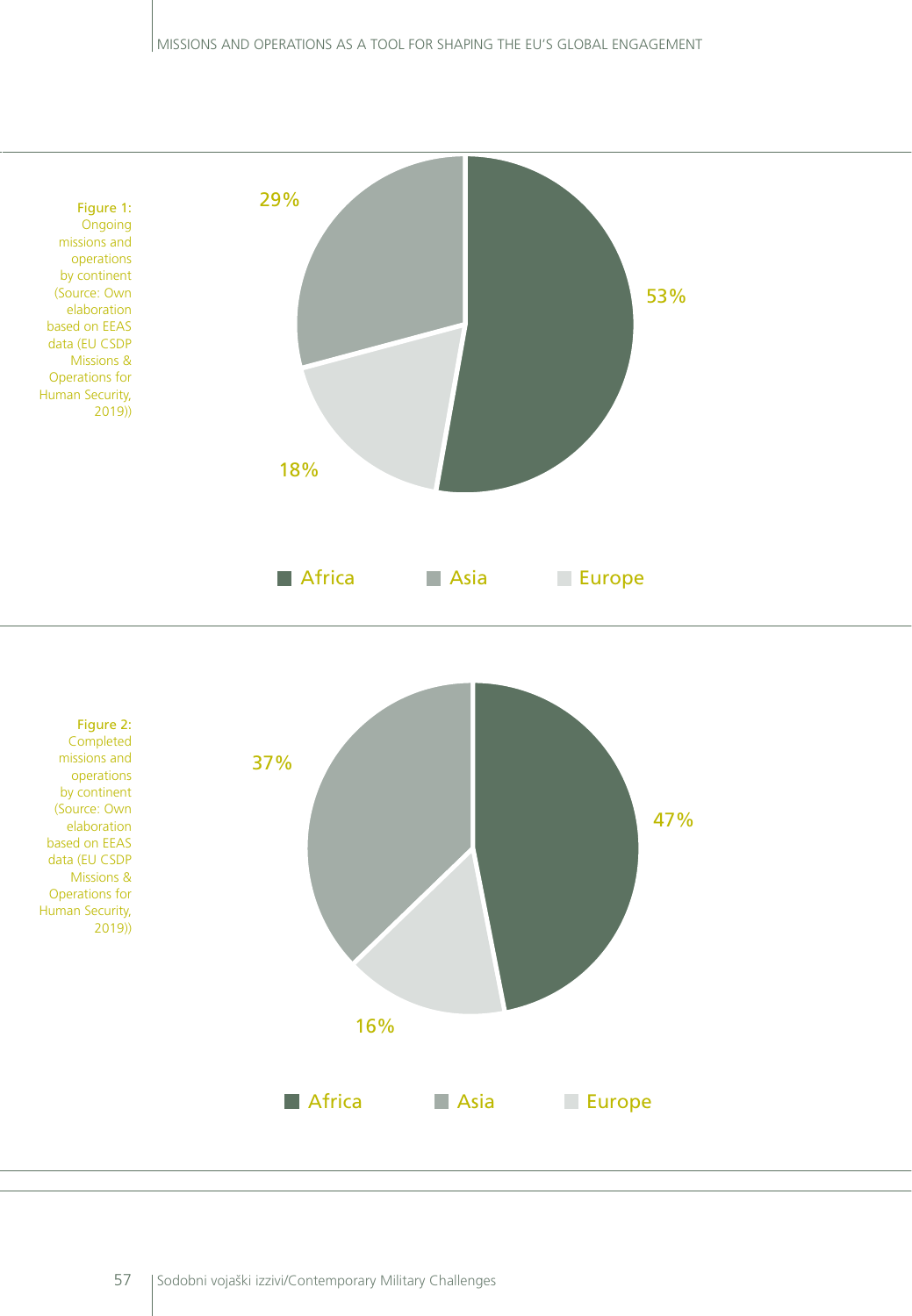

It should be remembered that while it is the EU that carries out civilian and military activities, the decisive voice on the assets provision depends on the Member States. Launching a new mission or operation requires consent expressed by a unanimous vote in the Council. This, despite possible problems due to divergent interests and the strategic culture of individual states, ensures the coherence of the external action. Eventually, however, only a limited number of Member States become involved in an individual mission or operation.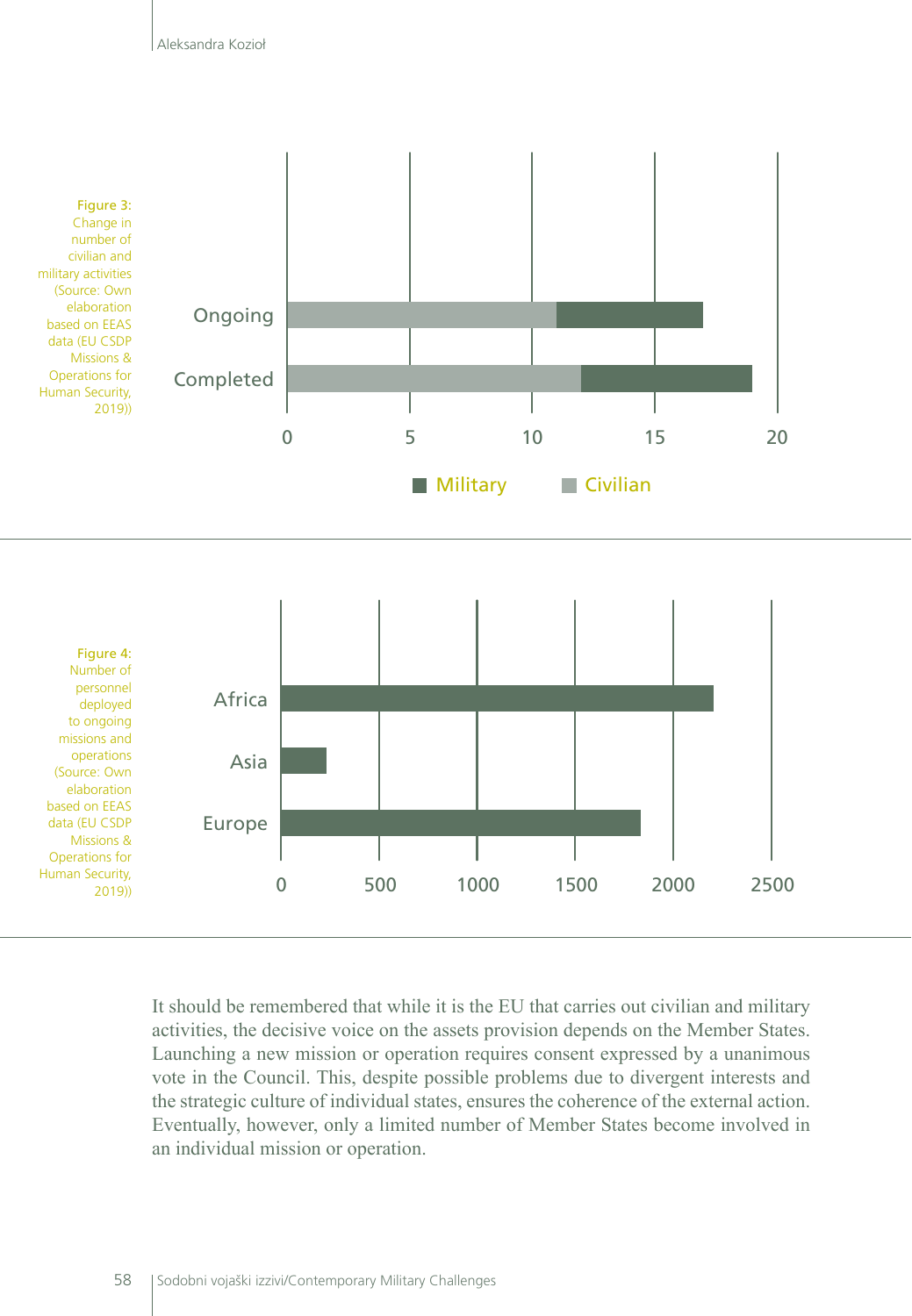The level of funding also depends on the common interest of the Member States. Military activities must be covered by extra-budgetary sources, which constitute the European Peace Facility (EPF) and individual contributions, while civilian tasks are financed through the CFSP part of the EU budget. For the years 2021-2027 the EPF budget will amount to  $\epsilon$ 5 billion (about  $\epsilon$ 500 million to  $\epsilon$ 1 billion annually), which is an increase over the previous financial framework (Special Meeting of the European Council, 2020, p 56). Civilian activities, meanwhile, have a budget of about  $\epsilon$ 281 million annually (Working to Improve Human Security: Civilian CSDP, 2019). The disproportion in finance is significant given the larger number of civilian missions, but it is also important to consider the higher personnel numbers and intensity of on-site activities in the case of military assignments.

# **2 MAJOR CHALLENGES**

The changing international environment is having a significant, if sometimes underestimated, impact on the EU's global engagement (Lindstrom, 2020, p 88). Recently the most frequently mentioned, although not traditionally related to security issues, is climate change (Fetzek and Schaik, 2018; Towards a climate-proof security and defence policy, 2020). Its effects are among the most important factors today that can cause or intensify other trends directly translating into the global order. Dwindling natural resources, such as water and food, and increased risk of natural disasters, e.g. floods and fires, can force many people to fight for goods that are difficult to access or to migrate. These effects will be unevenly distributed, and one of the region's most at risk is Africa (Brown et al., 2007), where the EU is already involved in the greatest number of missions and operations. Due to climate change, but also exacerbated by the economic crisis after the pandemic, there will also be a growing number of weakened or failed states. This, related to rising social inequalities, can create unrest or support for terrorist activity, in the EU's neighbourhood as well as in other places.

The demand for missions and operations is therefore likely to increase in the near future<sup>4</sup>. It will be indicated by the destabilization of the situation in the East (escalation of the Russian-Ukrainian conflict, renewed clashes over Nagorno-Karabakh), and the potentially growing instability in the South (including the Balkans, Libya, and the Sahel) and the Middle East (the 10-year war in Syria). Russia and China's aspiration to curb the multilateral world order will also be a phenomenon of increasing importance.

Furthermore, the conditions for conducting missions and operations will change, mainly due to shifts in the nature of conflicts (Terlikowski, 2020). On the one hand, they are taking on a more fluid character, which is expressed, for example, by the growing ability of terrorist organizations to easily transfer their activities or by increasing the possibility of global impact as information technologies develop (see

*<sup>4</sup> On 12 July 2021 Council adopted a decision setting up an EU military training mission in Mozambique (EUTM Mozambique).*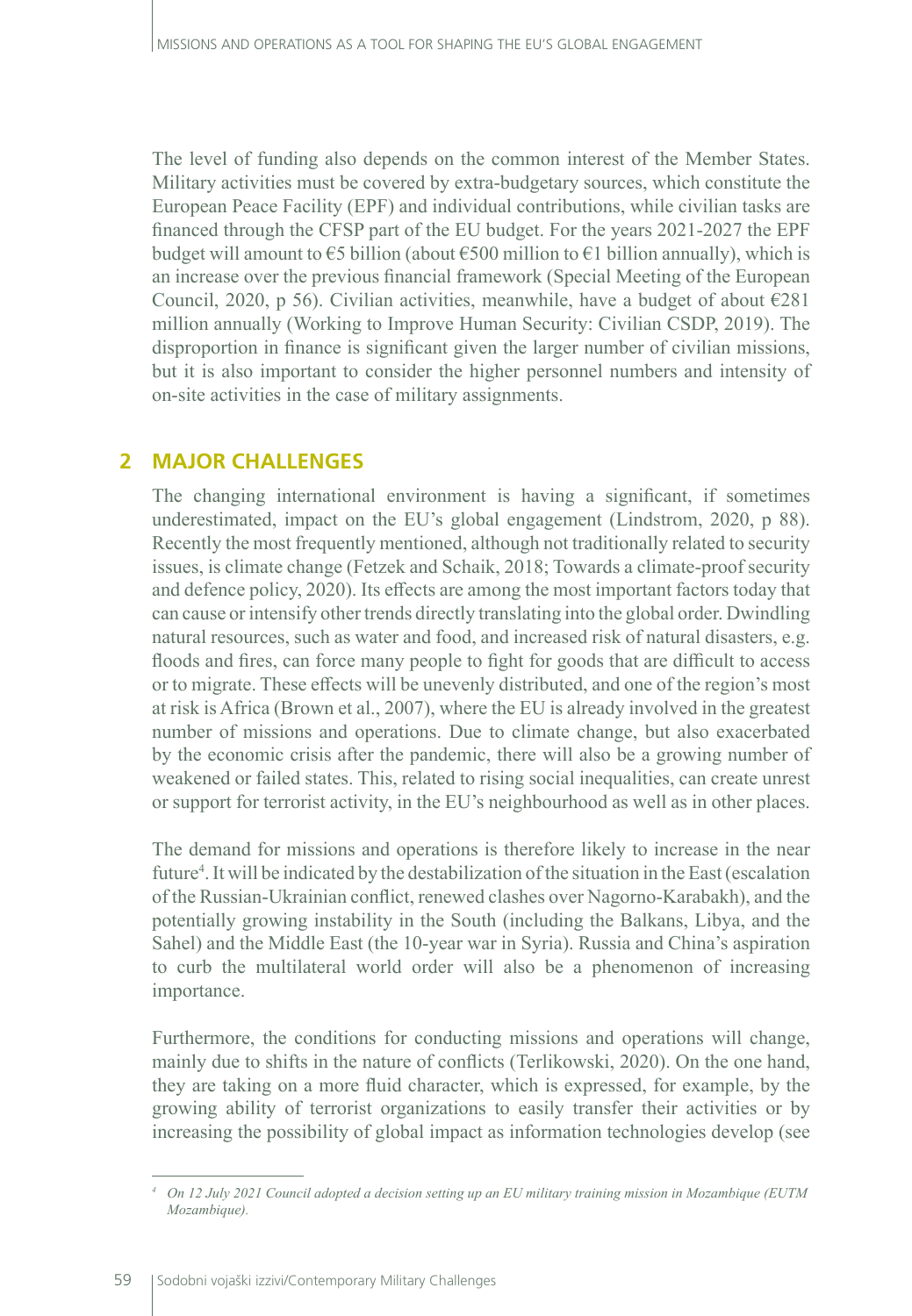the case of ISIS foreign fighters in Syria). On the other hand, the use of modern technologies is creating completely new battlefields. This is mainly related to rising digital threats such as disinformation and cyber-attacks; building resistance to these is currently one of the key tasks in the field of security (Poushter and Huang, 2019).

All these issues have so far been insufficiently considered in shaping the CSDP missions and operations. The evolution of the EU's approach to addressing them will be of key importance for the effective achievement of its goals and ensuring a corresponding security level in general. Consideration should be given not only to geographical distribution but also to the profile and assets necessary for carrying out external activities (Lindstrom, 2020, p 88).

One of the fundamental issues is the approach that Member States have towards launching new missions and operations. Currently, a trend of protracted decisionmaking is becoming apparent. Member States tend to react only when large-scale crises break out, and as a result, effective crisis management is more difficult compared to a situation where the reaction takes place at an earlier stage of the conflict cycle, i.e. in the prevention phase. At the same time the EU is rather selective when it comes to launching new missions and operations, and prefers to avoid taking action in areas of high military intensity (Palm and Crum, 2019)<sup>5</sup>. An additional reason is the relatively low percentage of military actions financed by the extra EU budget so far. The remainder of the costs must be borne by the individual Member States, which means that only those with strong national or strategic interests tend to become involved. In this context, flexibility in setting missions and operations objectives and mandates is also a matter to discussion.

Secondly, considering rapidly changing operating conditions requires proper forecasting, adaptation of staff training, and selection of appropriate equipment. In the digital age, it is also necessary to ensure adequate access to data, including satellite navigation and imagery, as well as secure communication channels (such as the currently in development GOVSATCOM) in any deployment location.

Finally, the added value of missions and operations, both from the EU and the local perspective, should be considered. Although external activities are usually very complex in nature, their sometimes-unclear goals make it difficult to evaluate and compare their effectiveness. Considering this as a matter of not only enhancing credibility but also the power of its own actions, the EU should do more to better define them and to introduce a clear, accessible evaluation methodology. Improving the availability of certain mission and operation data (e.g. allocations and delegated personnel) would also be advisable.

*<sup>5</sup> To use recent examples, reference can be made to Libya 2011 and the use of chemical weapons in 2013 during the Syrian civil war.*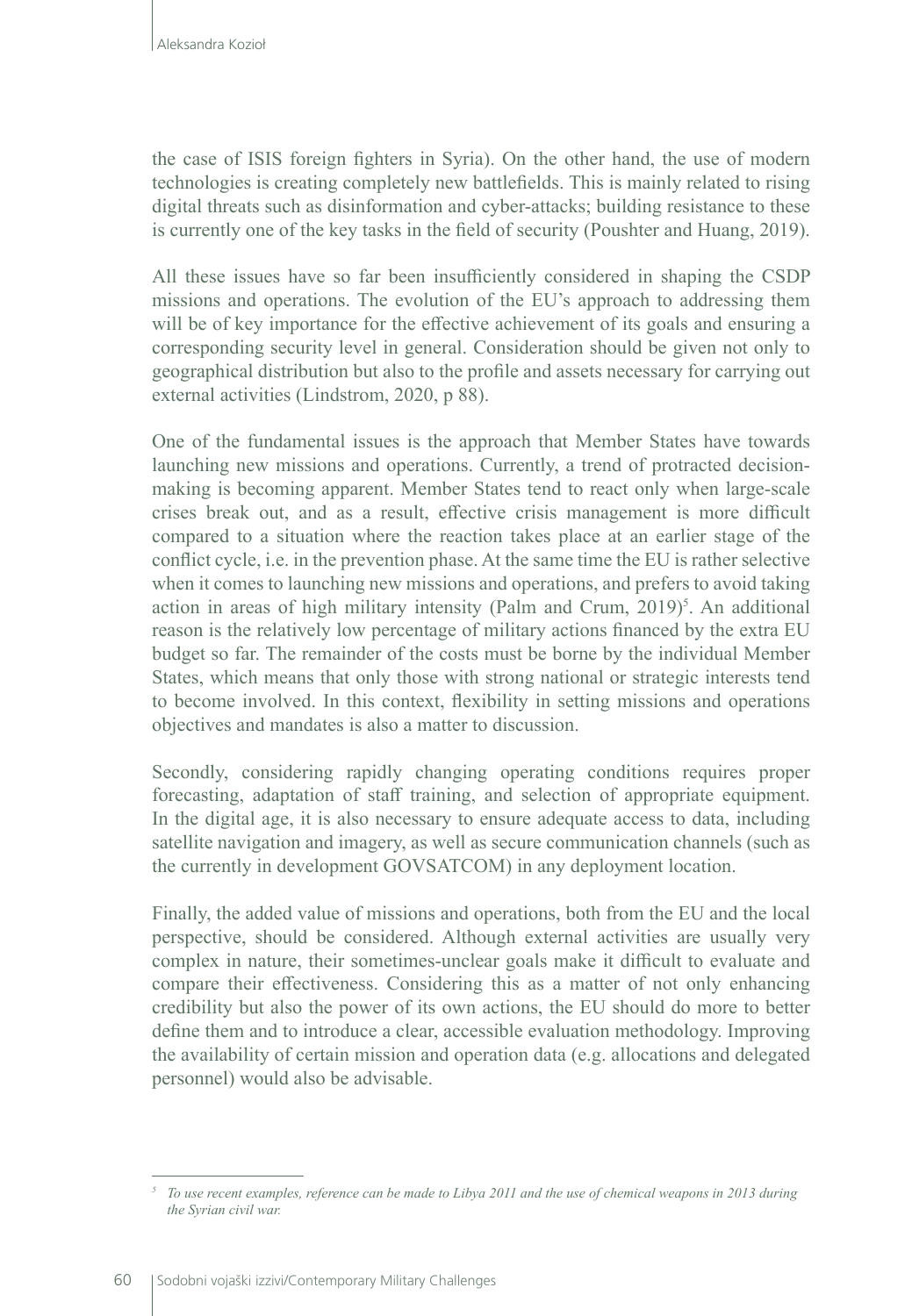### **3 EUROPEAN UNION RESPONSE**

In recent years the EU has taken several steps to improve its crisis response by launching an evaluation and revision process. In 2018 the Council adopted »Conclusions on the Implementation of the Civilian CSDP Compact«, defining 22 political obligations that are meant to enhance the EU's capacity to conduct civilian missions (Conclusions of the Council, 2018). The main premise is improvement in the responsiveness and flexibility of missions, to make them more capable and effective in fulfilling their adopted mandates (Civilian CSDP Compact, 2019). Although its implementation is anticipated by mid-2023, the process has been rather slow, and the current pandemic works as an additional distraction. Thus far one of the biggest achievements has been the opening of the European Centre of Excellence for Civilian Crisis Management in Berlin in 2020 (Kozioł, 2020a). While it has only been a few months since the CoE became fully operational in January 2021, it is already evident that this new initiative is enjoying limited interest. Of the 18 states that decided to cooperate in this format, only four have so far seconded their national experts (European Centre of Excellence, n.d.). In this way the main assumption, of raising the level of analysis to standardize tasks and procedures related to civilian missions, will be rather difficult to implement in the near future. The slow development of the CoE reflects also the overall trend in civilian actions to reduce the proportion of staff and shift from delegated to contracted positions in employment.

The issue of the EU's military involvement has been the subject of much debate in recent years. As a result, significant changes have been made to the EU's foreign military activities with the launch of the European Peace Facility in 2021 (Kozioł, 2020b; EU sets up the European Peace Facility, 2021). External actions that have military or defence implications are now covered under the CFSP by replacing previous instruments, such as the Athena and the African Peace Facility. The EPF is designed to standardize the financing and management mechanisms, as well as to facilitate the EU's military engagement and move it to the global level. The main incentive for Member States to take joint action is of financial character: the overall budget increased (from  $\epsilon$ 250-500 million to  $\epsilon$ 500 million -  $\epsilon$ 1 billion annually) and the ceiling for common costs has been raised to 35-45% (from 5-15%). On the other hand, the EPF introduces the possibility of purchasing military equipment for partner countries, which is meant to increase the effectiveness of actions taken, although it raises legitimate concerns about possible misuse. This new instrument has only just been introduced, which makes it difficult to judge the real response to the number of challenges set. Certainly, however, the smaller-than-assumed budget ( $€5$  billion instead of the initial  $\epsilon$ 10.5 billion) confirms a shift in the EU's priorities in the short term towards economic recovery following the pandemic, rather than increasing the Union's security potential (New European Peace Facility, 2018).

Despite the launch of the EPF and several ongoing, albeit technical, changes to the EU's missions and operations, key questions remain unanswered. Above all, the level of ambition of the EU's crisis response management has not yet been defined.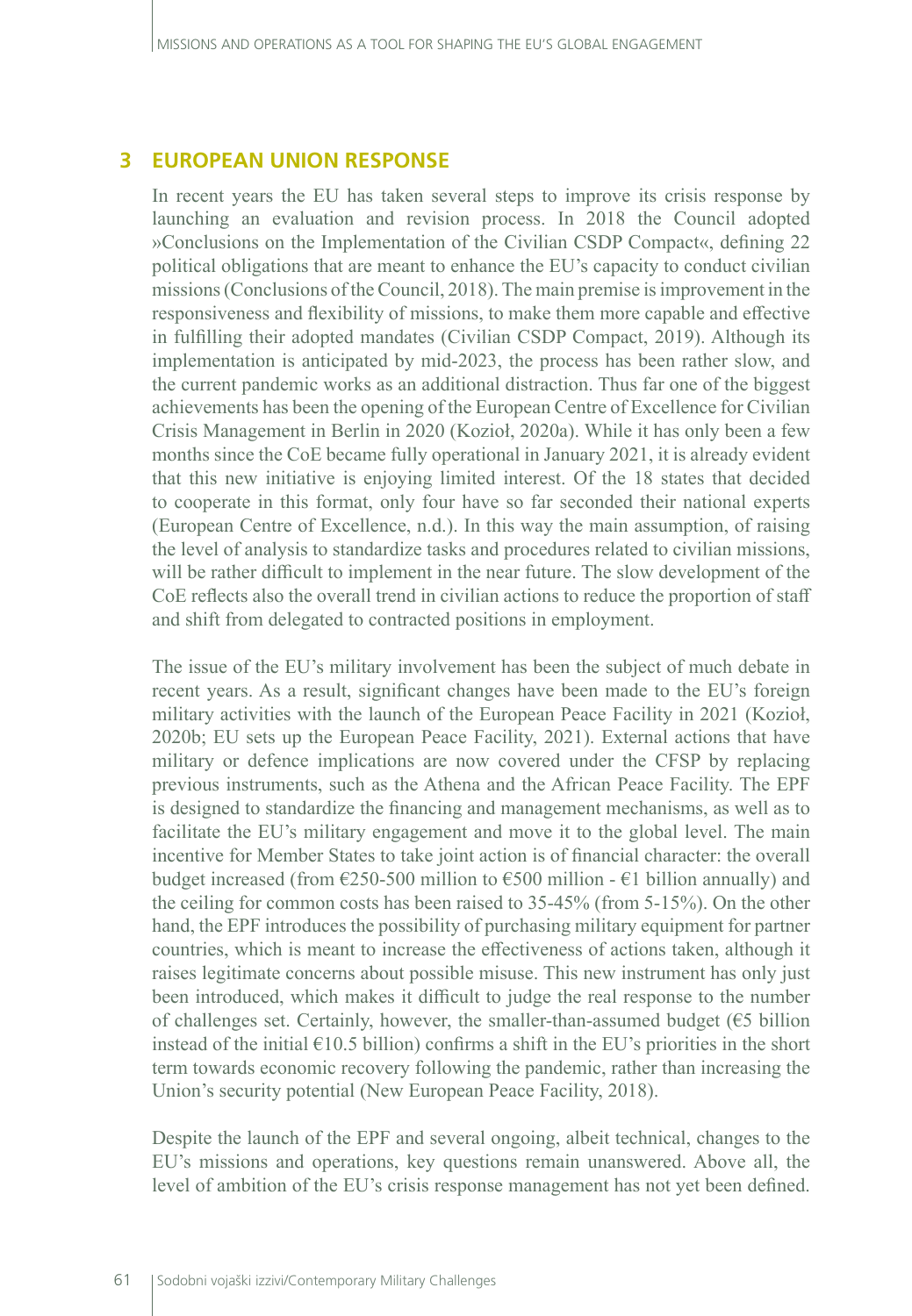Such issues as: 1) geographical priorities; 2) modalities of response; and 3) types of missions and operations to engage, are to be discussed and included in the work on the new Strategic Compass (Towards a Strategic Compass, 2021). At the same time, Member States should set ambitious but realistic tasks, trying to deviate from the current course of growing disenchantment with the CSDP (Pietz, 2021). It is also important to consider NATO's strategic planning to avoid duplication, while ensuring an increase in the EU's potential and further successful cooperation between the two organizations (Fifth Progress Report, 2020). Focusing on possible other bi- or multilateral partnerships, e.g. with the post-Brexit United Kingdom, could also elevate the EU's crisis response potential. In this context, however, Member States' reluctant attitude towards common security commitments seems disturbing. The position of the French in favour of organizing coalitions of the willing is particularly clear in this respect (e.g. the case of the Strait of Hormuz) (Brzozowski, 2020; European Maritime Awareness in the SoH, 2020). Such a way of responding to international crises is perceived as more effective, ensuring greater flexibility and speed of reaction, allowing the avoidance of the protracted consent process and the negotiation of the mandate by Member States. Nonetheless, it does not provide legitimacy for action at the EU level. The French position may be counterbalanced by Germany if it decides to take an active part in the debate on the future shape of the EU's crisis response. Due to a reluctance for ad-hoc responses, Germany proposed giving EU action more flexibility while retaining full legitimacy by the implementation of Article 44 of the Treaty on European Union. In the German concept, this would allow, on the one hand, the maintenance of the required unanimity in taking external actions, while only delegating tasks to willing Member States. Although this proposal does not dispel all doubts, it certainly does open the door to further debate on the future conduct of EU missions and operations (Puglierin, 2021).

When Ursula von der Leyen announced in 2019 that she would chair the »geopolitical Commission« (Szymańska et al., 2019), the international situation was radically different. The pandemic, which has caused a global health crisis combined with an economic downturn, forced the EU to pay more attention to internal problems than to building its global importance. It does not change, however, the demand for the EU as a global actor (CSDP missions and coronavirus, 2020). For this reason, seeking a consensus between Member States on a common approach to building international security should be considered as one of the important elements defining ongoing reflection on the Strategic Compass. Crisis management missions and operations could play an important role in this process and be treated as a measurable tool for the EU's global engagement. Moreover, an increase in efforts to promote the external actions should be considered at this point, as information on the EU's global role as a peace-making actor is still limited. **Conclusion** 

> The EU has continually been trying to improve crisis management capabilities by adapting its structures and mechanisms. Nevertheless, recently proposed initiatives, such as the CoE or the EPF, are rather limited tools for the improvement of the EU's external actions. A similar reference should be made to the Battle Groups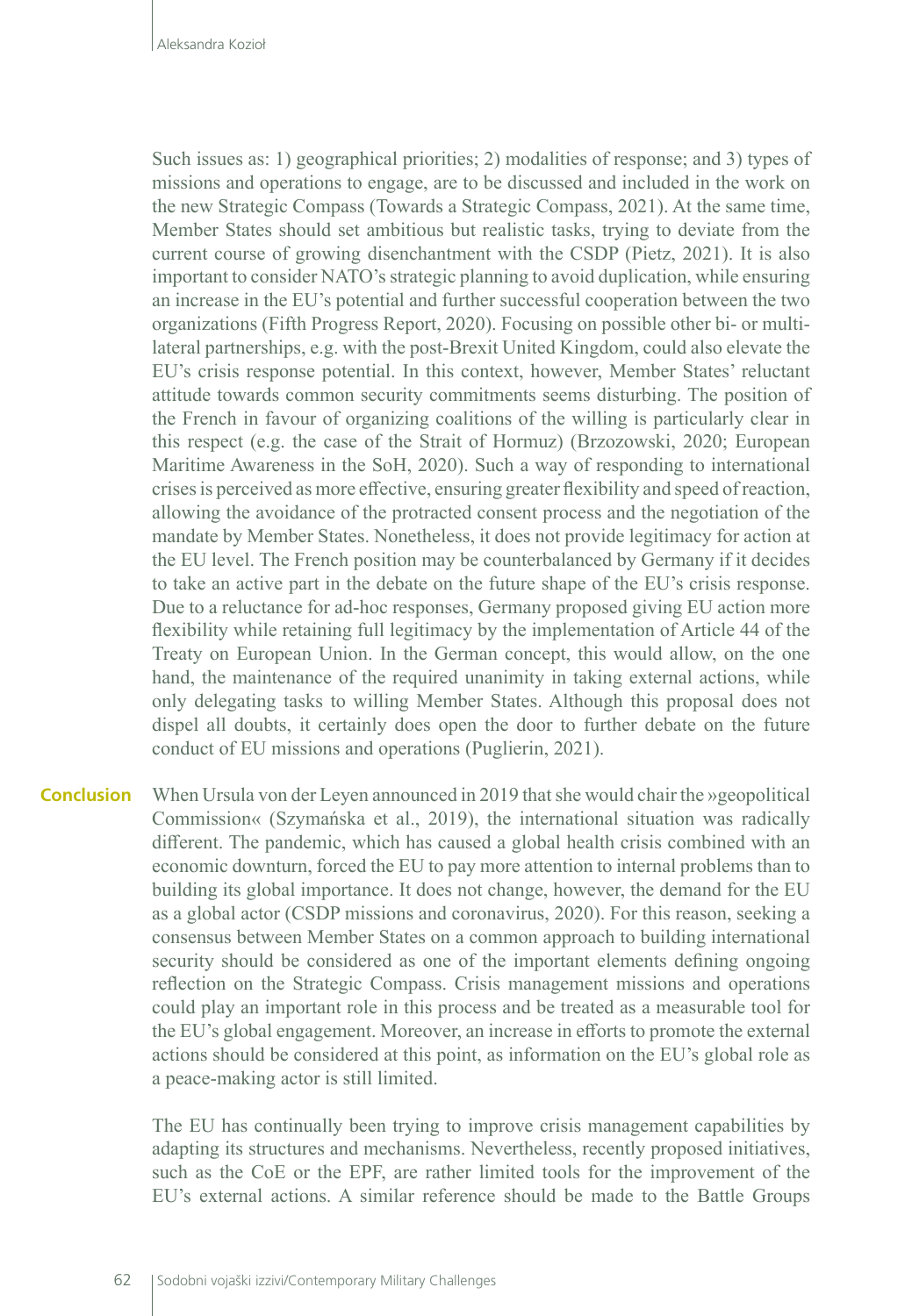concept, which was initiated in 2007, three years after the initial commitment; however, no Battle Groups have yet been deployed. As Europeans face more serious challenges related to the changing nature of threats and the declining level of both local and global security, the need to build a common strategic view within the EU takes on importance. Nevertheless, while differences in perceptions of threats do not necessarily have to be eliminated, reducing the reluctance of Member States to engage in new missions and operations is a vital factor, not only for effective action but also to maintain credibility in their global commitments. Several actions at the EU level would have an indirect but positive impact on this.

Most importantly, the role of external actions should be redefined. While purely military tasks could be used for rapid interventions, civilian missions should be a more long-term response. In addition, it would also be necessary to ensure better cooperation between civilian and military tasks, or even to combine mandates. This would help to achieve the best possible results on the ground. Cooperation with NATO, especially in the case of military tasks, would also help to increase the effectiveness of such actions. Next, threat detection, advanced planning and building probable action scenarios should be improved. It would be easier to prevent escalation if a developed forecasting system were introduced. Therefore, the EU should act according to the concepts of early warnings, early action, and rapid responses. Then, steps in civilian dimension could be taken, such as under the Neighbourhood, Development and International Cooperation Instrument. Its rapid response component, dedicated to financing a fast response capacity for crisis management, conflict prevention and peace building, could become one of these useful tools (Neighbourhood, Development and International Cooperation Instrument, 2020).

The last thing to note is the multilateral effort to ensure security. For example, for countries like Poland, the Baltic States or Romania, the EU's crisis management capabilities should not be developed at the expense of activities undertaken within NATO. Still, there are possibilities of tightening cooperation between the two organizations, which could maximize the effect of the EU's global engagement, as in the case of the Somali coast (Del Principe, 2020). Likewise, cooperation between the EU and local societies or the United Nations can be mentioned, with an agreement signed in September 2020 to facilitate alignment and enhance complementarity in the field, including areas of logistics, medical, and security support (UN and EU sign agreement, 2020). It seems that currently only the efforts of various actors, undertaken on many levels, can bring about a tangible effect.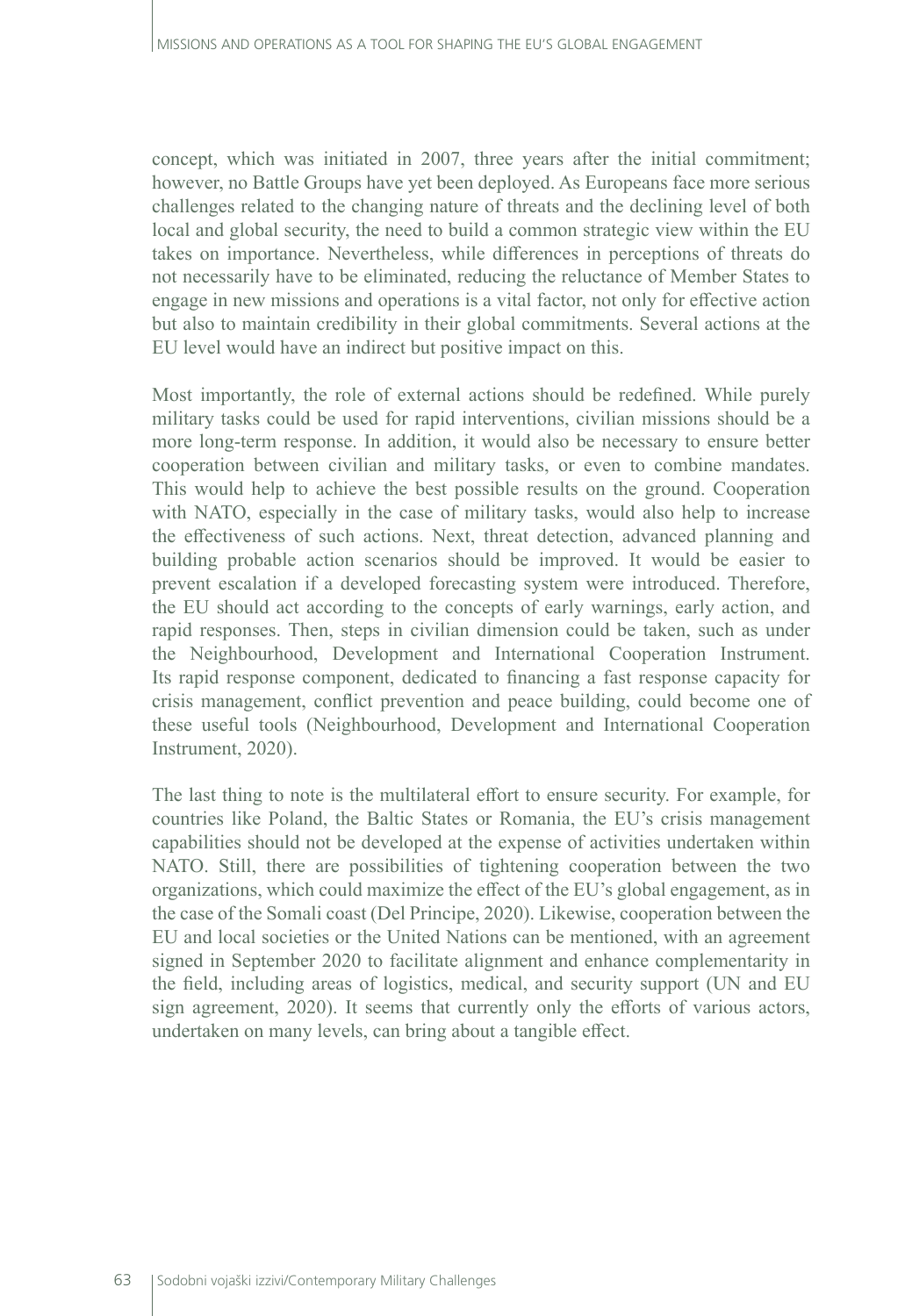#### **Bibliography**

- *1. Brown, O. Hammill, A. McLeman, R., 2007. Climate Change as the 'New' Security Threat: Implications for Africa, »International Affairs«. Vol. 83. No. 6. pp. 1141-1154. [www.jstor.org/stable/4541915](http://www.jstor.org/stable/4541915), 9. 4. 2021.*
- *2. Brzozowski, A., 2020. Eight member states back European-led naval mission in Strait of Hormuz. »Euractiv«. [https://www.euractiv.com/section/global-europe/news/eight-member](https://www.euractiv.com/section/global-europe/news/eight-member-states-back-european-led-naval-mission-in-strait-of-hormuz/)[states-back-european-led-naval-mission-in-strait-of-hormuz/,](https://www.euractiv.com/section/global-europe/news/eight-member-states-back-european-led-naval-mission-in-strait-of-hormuz/) 12. 4. 2021.*
- *3. Civilian CSDP Compact: Council adopts conclusions. 2019. [https://www.consilium.](https://www.consilium.europa.eu/en/press/press-releases/2019/12/09/civilian-csdp-compact-council-adopts-conclusions/) [europa.eu/en/press/press-releases/2019/12/09/civilian-csdp-compact-council-adopts](https://www.consilium.europa.eu/en/press/press-releases/2019/12/09/civilian-csdp-compact-council-adopts-conclusions/)[conclusions/,](https://www.consilium.europa.eu/en/press/press-releases/2019/12/09/civilian-csdp-compact-council-adopts-conclusions/) 9. 4. 2021.*
- *4. Conclusions of the Council and of the Representatives of the Governments of the Member States, meeting within the Council, on the establishment of a Civilian CSDP Compact. 2018.<https://www.consilium.europa.eu/media/37027/st14305-en18.pdf>, 9. 4. 2021.*
- *5. CSDP missions and coronavirus. 2020. European Parliament. [https://www.europarl.](https://www.europarl.europa.eu/RegData/etudes/ATAG/2020/651967/EPRS_ATA(2020)651967_EN.pdf) [europa.eu/RegData/etudes/ATAG/2020/651967/EPRS\\_ATA\(2020\)651967\\_EN.pdf](https://www.europarl.europa.eu/RegData/etudes/ATAG/2020/651967/EPRS_ATA(2020)651967_EN.pdf), 12. 4. 2021.*
- *6. Del Principe, E., 2020. What can NATO learn from EU CSDP missions and operations? Atlantic Forum. [https://atlantic-forum.com/content/what-can-nato-learn-eu-csdp](https://atlantic-forum.com/content/what-can-nato-learn-eu-csdp-missions-and-operations)[missions-and-operations,](https://atlantic-forum.com/content/what-can-nato-learn-eu-csdp-missions-and-operations) 12. 4. 2021.*
- *7. EU CSDP Missions & Operations for Human Security. 2019. [https://www.asktheeu.org/](https://www.asktheeu.org/en/request/7700/response/26500/attach/3/1%20EU%20CSDP%20MissionsOps%20Dec19.pdf?cookie_passthrough=1) [en/request/7700/response/26500/attach/3/1%20EU%20CSDP%20MissionsOps%20](https://www.asktheeu.org/en/request/7700/response/26500/attach/3/1%20EU%20CSDP%20MissionsOps%20Dec19.pdf?cookie_passthrough=1) [Dec19.pdf?cookie\\_passthrough=1](https://www.asktheeu.org/en/request/7700/response/26500/attach/3/1%20EU%20CSDP%20MissionsOps%20Dec19.pdf?cookie_passthrough=1), 7. 5. 2021.*
- *8. EU Missions and Operations. 2020. [https://eeas.europa.eu/sites/default/files/eu\\_military\\_](https://eeas.europa.eu/sites/default/files/eu_military_operations_and_civilian_missions_july_2020.pdf) [operations\\_and\\_civilian\\_missions\\_july\\_2020.pdf](https://eeas.europa.eu/sites/default/files/eu_military_operations_and_civilian_missions_july_2020.pdf), 2. 4. 2021.*
- *9. EU sets up the European Peace Facility. 2021. [https://www.consilium.europa.eu/en/press/](https://www.consilium.europa.eu/en/press/press-releases/2021/03/22/eu-sets-up-the-european-peace-facility/) [press-releases/2021/03/22/eu-sets-up-the-european-peace-facility/](https://www.consilium.europa.eu/en/press/press-releases/2021/03/22/eu-sets-up-the-european-peace-facility/), 9. 4. 2021.*
- 10. *European Centre of Excellence for Civilian Crisis Management (CoE) e.V. n.d. [https://](https://www.coe-civ.eu) [www.coe-civ.eu](https://www.coe-civ.eu), 13. 4. 2021.*
- *11. Fetzek, S. and van Schaik, L., 2018. Europe's Responsibility to Prepare: Managing climate security risks in a changing world. The Center for Climate and Security. [https://](https://climateandsecurity.org/wp-content/uploads/2018/06/europes-responsibility-to-prepare_managing-climate-security-risks-in-a-changing-world_2018_6.pdf) [climateandsecurity.org/wp-content/uploads/2018/06/europes-responsibility-to-prepare\\_](https://climateandsecurity.org/wp-content/uploads/2018/06/europes-responsibility-to-prepare_managing-climate-security-risks-in-a-changing-world_2018_6.pdf) [managing-climate-security-risks-in-a-changing-world\\_2018\\_6.pdf,](https://climateandsecurity.org/wp-content/uploads/2018/06/europes-responsibility-to-prepare_managing-climate-security-risks-in-a-changing-world_2018_6.pdf) 9. 4. 2021.*
- *12. Fifth Progress Report on the Implementation of the Common Set of Proposals endorsed by EU and NATO Councils on 6 December 2016 and 5 December 2017. 2020. [https://www.](https://www.consilium.europa.eu/media/44451/200616-progress-report-nr5-eu-nato-eng.pdf) [consilium.europa.eu/media/44451/200616-progress-report-nr5-eu-nato-eng.pdf](https://www.consilium.europa.eu/media/44451/200616-progress-report-nr5-eu-nato-eng.pdf), 12. 4. 2021.*
- *13. Kozioł, A., 2020a. Opening of the European Centre of Excellence for Civilian Crisis Management. The Polish Institute of International Affairs. [https://pism.pl/publications/](https://pism.pl/publications/Opening_of_the_European_Centre_of_Excellence__for_Civilian_Crisis_Management) [Opening\\_of\\_the\\_European\\_Centre\\_of\\_Excellence\\_\\_for\\_Civilian\\_Crisis\\_Management](https://pism.pl/publications/Opening_of_the_European_Centre_of_Excellence__for_Civilian_Crisis_Management), 9. 4. 2021.*
- *14. Kozioł, A., 2020b. The European Peace Facility: A New EU Security Initiative. The Polish Institute of International Affairs. [https://pism.pl/publications/The\\_European\\_Peace\\_](https://pism.pl/publications/The_European_Peace_Facility_a_New_EU_Security_Initiative) [Facility\\_a\\_New\\_EU\\_Security\\_Initiative,](https://pism.pl/publications/The_European_Peace_Facility_a_New_EU_Security_Initiative) 9. 4. 2021.*
- *15. Lindstrom, G., 2020. Emerging security challenges: four futures for CSDP. In: Fiott, D., Ed., The CSDP in 2020: The EU's Legacy and Ambition in Security and Defence. EU Institute for Security Studies. p. 88. [https://www.iss.europa.eu/sites/default/files/](https://www.iss.europa.eu/sites/default/files/EUISSFiles/CSDP%20in%202020_0.pdf) [EUISSFiles/CSDP%20in%202020\\_0.pdf](https://www.iss.europa.eu/sites/default/files/EUISSFiles/CSDP%20in%202020_0.pdf), 8. 4. 2021.*
- *16. Neighbourhood, Development and International Cooperation Instrument: Coreper endorses provisional agreement with the European Parliament. 2020. [https://www.](https://www.consilium.europa.eu/en/press/press-releases/2020/12/18/neighbourhood-development-and-international-cooperation-instrument-coreper-endorses-provisional-agreement-with-the-european-parliament/) [consilium.europa.eu/en/press/press-releases/2020/12/18/neighbourhood-development](https://www.consilium.europa.eu/en/press/press-releases/2020/12/18/neighbourhood-development-and-international-cooperation-instrument-coreper-endorses-provisional-agreement-with-the-european-parliament/)[and-international-cooperation-instrument-coreper-endorses-provisional-agreement-with](https://www.consilium.europa.eu/en/press/press-releases/2020/12/18/neighbourhood-development-and-international-cooperation-instrument-coreper-endorses-provisional-agreement-with-the-european-parliament/)[the-european-parliament/](https://www.consilium.europa.eu/en/press/press-releases/2020/12/18/neighbourhood-development-and-international-cooperation-instrument-coreper-endorses-provisional-agreement-with-the-european-parliament/), 12. 4. 2021.*